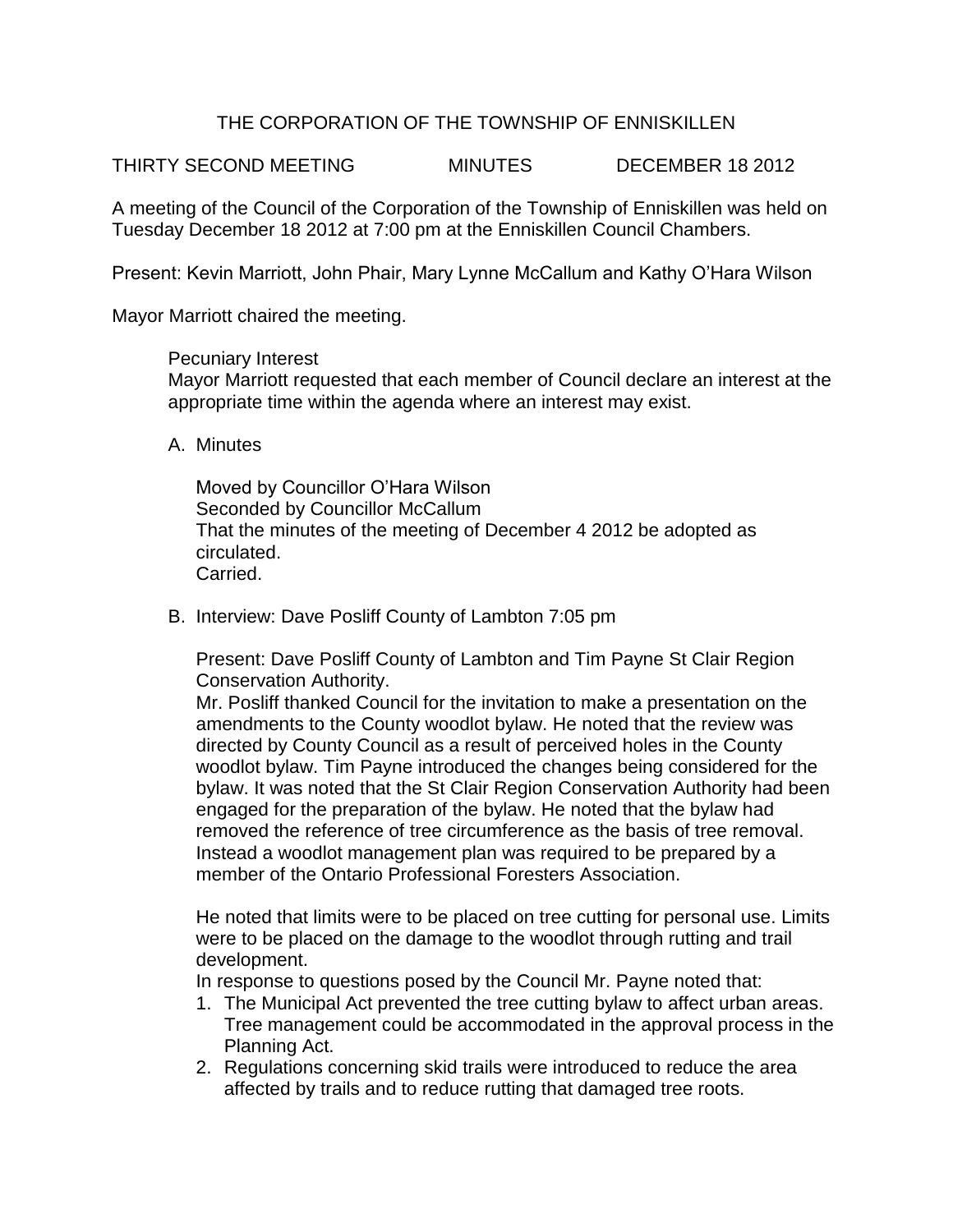- 3. The qualified forester could provide expertise in the harvesting of the timber. No indication was presented as to the costs associated with employing a forester.
- 4. The limit on personal use of wood was prepared to prevent gradual removal of forests. He noted that discussions on this proposed rule were still underway.
- 5. The permit fees were introduced as a cost recovery method for the operation of the bylaw.
- 6. The penalties established in the bylaw were taken from the Municipal Act. The final amount would be determined by the presiding Judge during a trial.

A discussion took place in regards to the inclusion of fence rows within the regulations of the bylaw.

Mr. Posliff noted that an advisory committee was being established to assist in commenting on the bylaw. The final recommendations would be submitted to a county council committee for review.

Arnold Syer noted that the County had been unsuccessful in many court appearances. He noted that the fees proposed were excessive. Ron MacDougall noted that the Federation of Agriculture had been reviewing the bylaw to stop undue burdens being placed on normal farm practices. He discussed the cutting of woodlots that affected agricultural field tile. He also noted that the farming community was absorbing the financial burden of the regulations.

Mayor Marriott thanked Mr. Posliff and Mr. Payne for their presentation.

Moved by Councillor Phair Seconded by Councillor O'Hara Wilson That the meeting of Council move into a meeting of the Committee of Adjustment. Carried.

Moved by Kathy O'Hara Wilson Seconded by Mary Lynne McCallum That the meeting of the Committee of Adjustment be adjourned and the meeting of Council be reconvened. Carried.

- C. Court of Revision: Garrett Drain 8:00 pm
	- Appeal: (1) Town of Petrolia- assessment too high
		- (2) County of Lambton assessment too high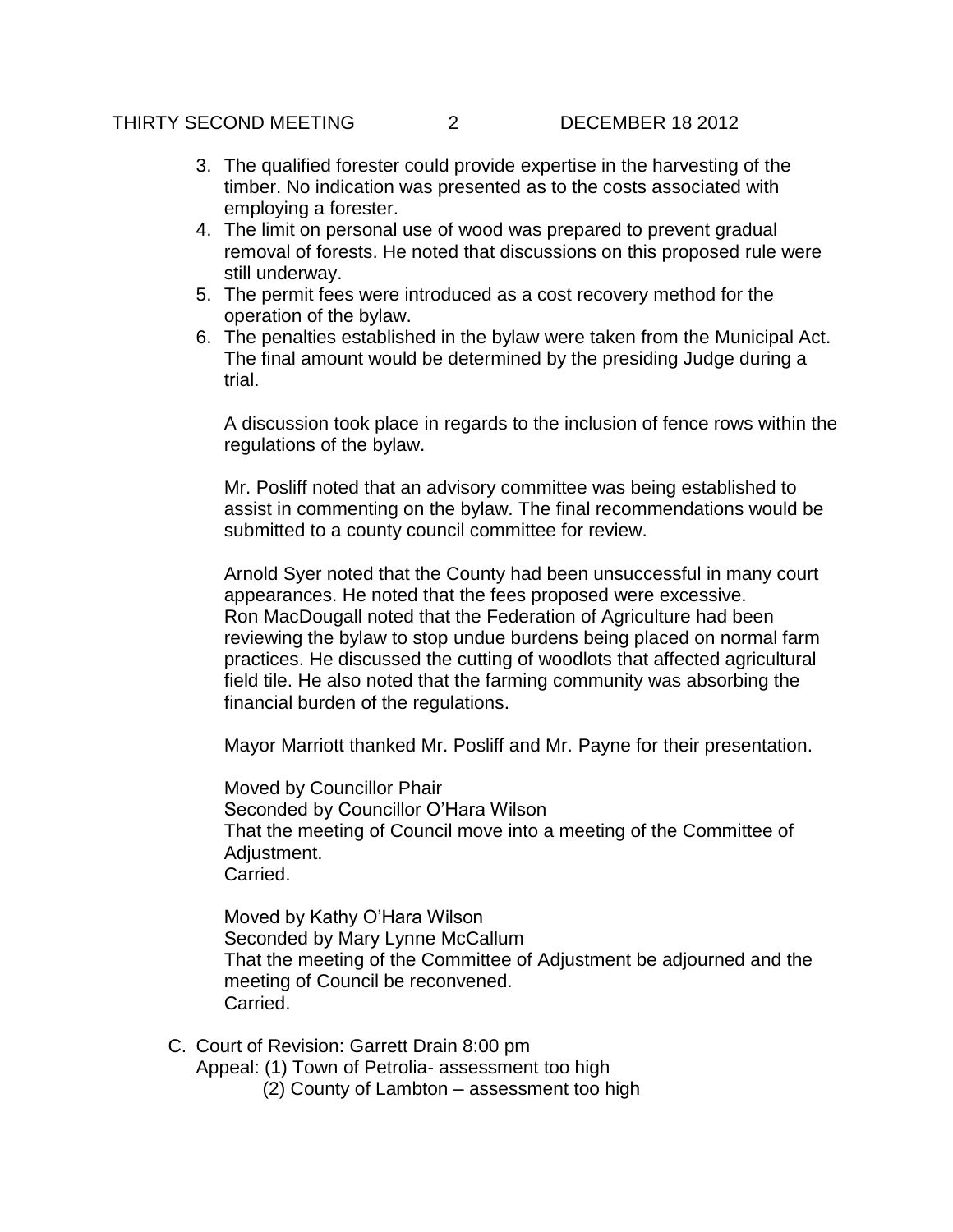Moved by Councillor McCallum Seconded by Councillor Phair That the Court of Revision for the Garrett Drain be opened. Carried.

Present: Anne Garrett, Mr. and Mrs. Tuckey, Joe Adamson and Mandi Pearson Ray Dobbin reviewed an appeal received from the Town of Petrolia representing the Hillsdale Cemetery and the County of Lambton concerning Petrolia Line. Both had expressed concern in regards to the assessments charged to their respective properties.

Mr. Dobbin reviewed the history of the area noting that a private tile drain had been installed along the north side of Petrolia Line and crossed through the road and the cemetery operated by the Town of Petrolia. He noted that the tile drain was not working. Mr. Dobbin reviewed the location of the proposed tile drain. He reviewed in detail the methodology used in the establishment of the assessment for the Hillsdale Cemetery as well as Petrolia Line.

Joe Adams noted that he agreed that the cemetery should receive cut off benefit from the work but indicted that the amount was too large. He noted that the cemetery did not have a lot of money.

Ann Garrett provided information on the construction of the private tile drain and noted that she has had drainage problems for seven years.

The Engineer was asked whether the statements made during the meeting had provided the rational for changing any assessments in the report. The Engineer noted that he recommended that the assessments not be changed.

Moved by Councillor McCallum Seconded by Councillor O'Hara Wilson That the assessments provided in the Garrett Drain report be confirmed without modification.

Carried.

D. Interview Public Works:

Drainage:

1- Request for Drain Maintenance- Fox Creek

A request was received for maintenance of Fox Creek to remove a beaver dam in Concession 5. A discussion took place in regards to the removal of dams in other areas of the Township. The Drainage Superintendent was advised to begin the removal process.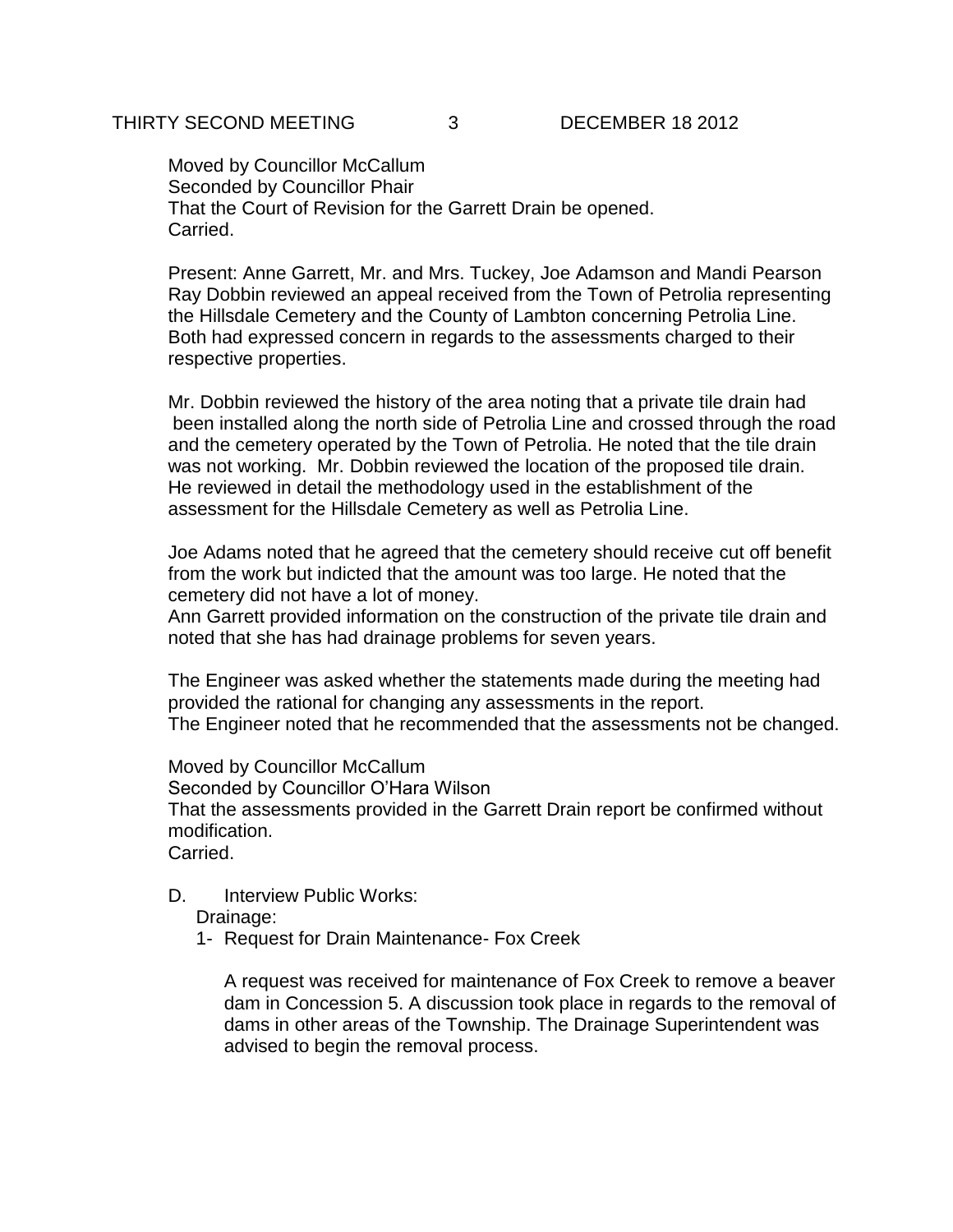The Engineer provided an update on the work on the McNabb Drain, McMillan Drain, O'Dell Park Drain, Omerod McBride Drain, Dawn Anderson Drain and Fox Creek Drain.

The Engineer reported on the site meeting held on the Graham Bourne Drain. He reported that a new report was required to prepare design specifications to replace existing culverts for two property owners.

Moved by Councillor McCallum Seconded by Councillor O'Hara Wilson That the Engineer be directed to prepare a report under Section 78 of the Drainage Act to provide specifications for new access culverts on the Graham Bourne Drain. **Carried** 

2- Drain Tenders: Garrett Drain, O'Dell Park Drain

Tender results were received for the Garrett Drain and the O'Dell Park Drain.

| <b>Garrett Drain:</b>      |             |
|----------------------------|-------------|
| Van Bree Drainage:         | \$16,010.52 |
| AG Hayter:                 | \$14,068.00 |
| <b>J&amp; L Henderson:</b> | \$14,237.55 |

O'Dell Park Drain: Hornblower Horizontal: \$13,899.00 Van Gorp Drainage: \$14,226.00

Moved by Councillor Phair Seconded by Councillor O'Hara Wilson That the low tender from AG Hayter be accepted for the Garrett Drain. Carried.

The Engineer reported that he would discuss the results of the O'Dell Park Drain with the County of Lambton and report back at the next regular meeting.

- E. Correspondence for information
	- 1 Federation of Canadian Municipalities- communique- Nov 30, Dec 7-12
	- 2 Federation of Canadian Municipalities- Sustainable Communities Conference Feb 13-15-12
	- 3 AMO- November 2012 Board Meeting
	- 4 County of Lambton- New Warden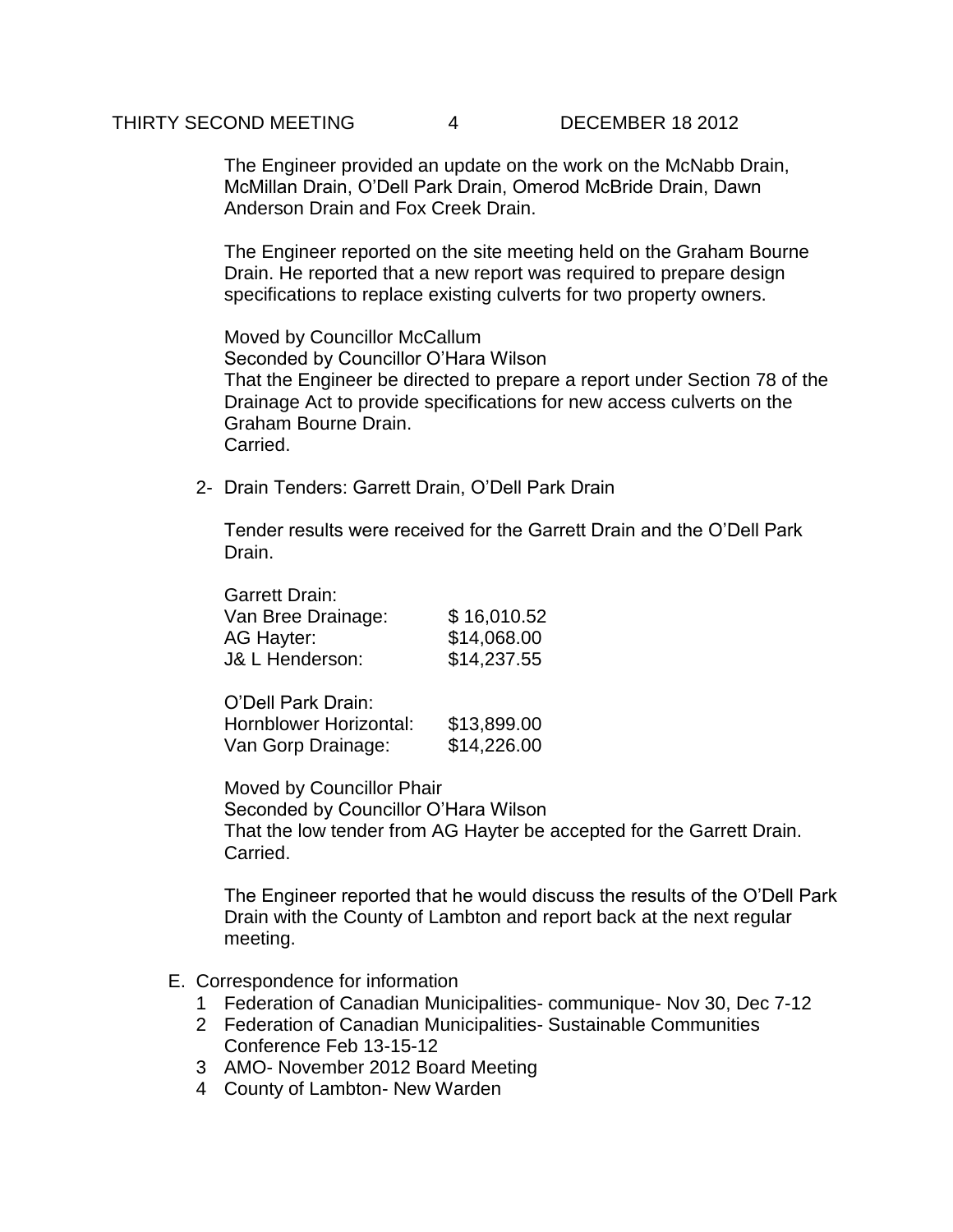- 5 MPAC update
- 6 Ministry of the Attorney General Commissioners and Other Persons who may take Affidavits.
- 7 Ministry of Agriculture 2013 Premier's Award For Agri-Food Innovation **Excellence**
- 8 Municipal Drinking Water Licensing Program Bulletin
- 9 Gary Goodyear Minister of State- Re Infrastructure Improvement Fund

Moved by Councillor McCallum Seconded by Councillor Phair That correspondence items 1-9 be received and filed. Carried.

- F. Correspondence requiring motions
	- 1. Lambton 4H Association 2013 Grant request

Moved by Councillor Phair Seconded by Councillor O'Hara Wilson That the grant request from the Lambton 4H Association be referred to the 2013 Budget consideration. Carried.

2. Heaven's Wildlife Rescue

Moved by Councillor O'Hara Wilson Seconded by Councillor Phair That the request for access to the Township's waste dumpsters by Heaven's Wildlife Rescue be received and filed. **Carried** 

G. Accounts

Moved by Councillor McCallum Seconded by Councillor Phair That the accounts be paid as circulated: Cheque: 5405-5439: \$ 77,847.10 Cheque: 5440: \$47,480.28 Cheque: 5441-5451: \$ 3,127.12 Carried.

- H. Bylaws
	- 1. Bylaw 82 of 2012 Boundary Road Agreement Forest Road
	- 2. Bylaw 83 of 2012 Road Closure Policy
	- 3. Bylaw 84 of 2012 Notice Bylaw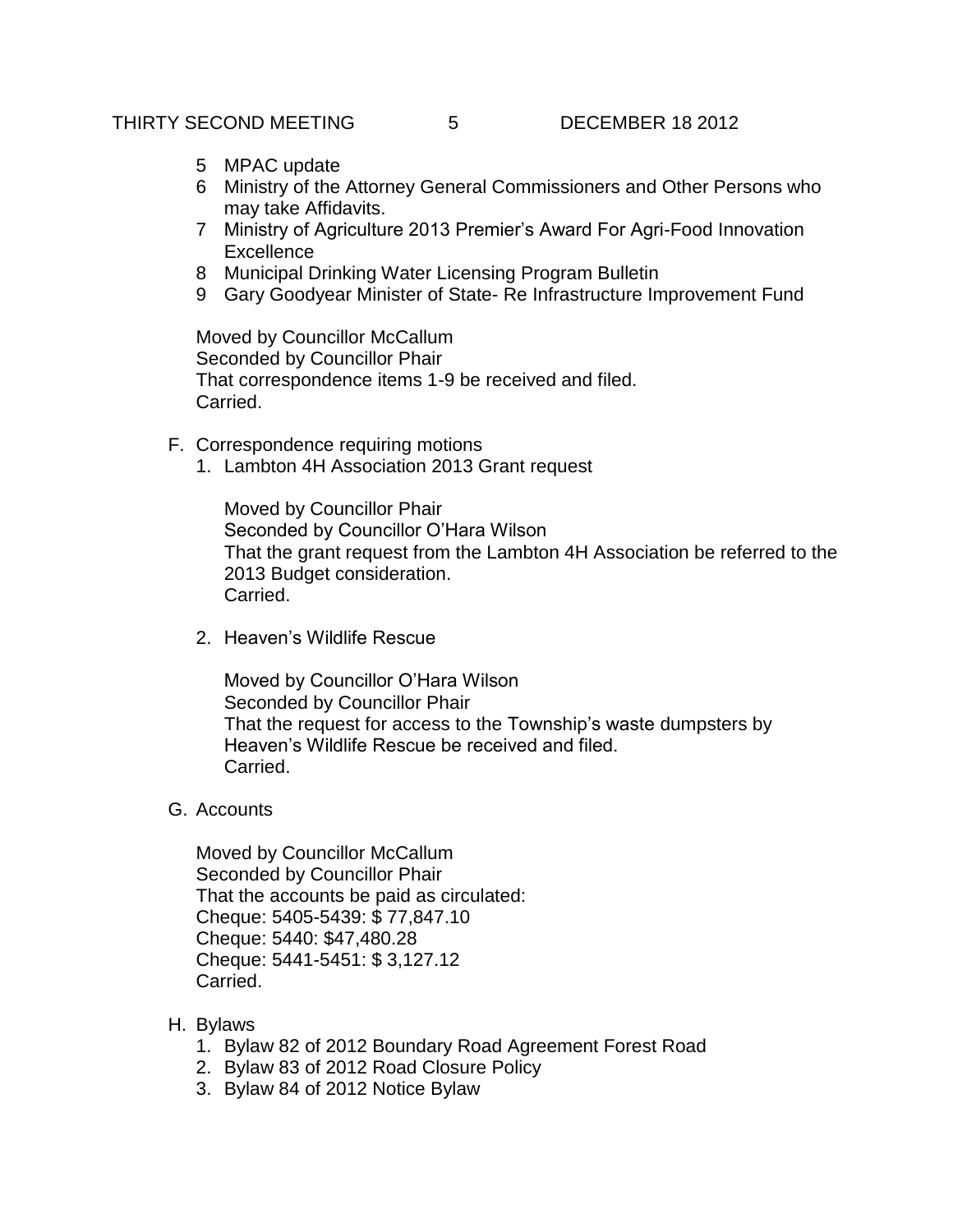## THIRTY SECOND MEETING 6 DECEMBER 18 2012

- 4. Bylaw 85 of 2012 Confirmation Bylaw
- 5. Bylaw 86 of 2012 Drain Rating Bylaw  $8<sup>th</sup>$  Concession Drain
- 6. Bylaw 87 of 2012 Drain Maintenance Bylaw
- 7. Bylaw 88 of 2012 Burnison Drain
- 8. Bylaw 89 of 2012 A Tile Loan Bylaw

Moved by Councillor O'Hara Wilson Seconded by Councillor Phair That first and second reading be given to Bylaws 82, 83, 84, 85, 86, 87, 88 and 89. Carried

Moved by Councillor McCallum Seconded by Councillor O'Hara Wilson That third and final reading be given to Bylaws 82, 83, 84, 85, 86, 87, 88, and 89. Carried.

- I. Other Business
	- 1. Feddev Ontario- Community Infrastructure Improvement Fund The Clerk reported that confirmation had been provided concerning the Krall Park lighting project.
	- 2. Memo- internet service The Clerk reported that the current internet supplier was ceasing service in the area in 2014. A search would begin in 2013 to obtain an alternative service provider.
	- 3. Memo- Landfill Dumpsters Tonnage 2012 The billing report from Waste Management noted that the tonnage of wastes for the last three years for October and November were within one tonne.
	- 4. Memo Council Municipal Wage review A discussion took place in regards to municipal wage review. Councillor O'Hara Wilson discussed a wage grid for staff.

Moved by Councillor McCallum Seconded by Councillor O'Hara Wilson That an in camera meeting be held on January  $8<sup>th</sup>$  2012 under the provisions of Section 239 (2) (b). Carried.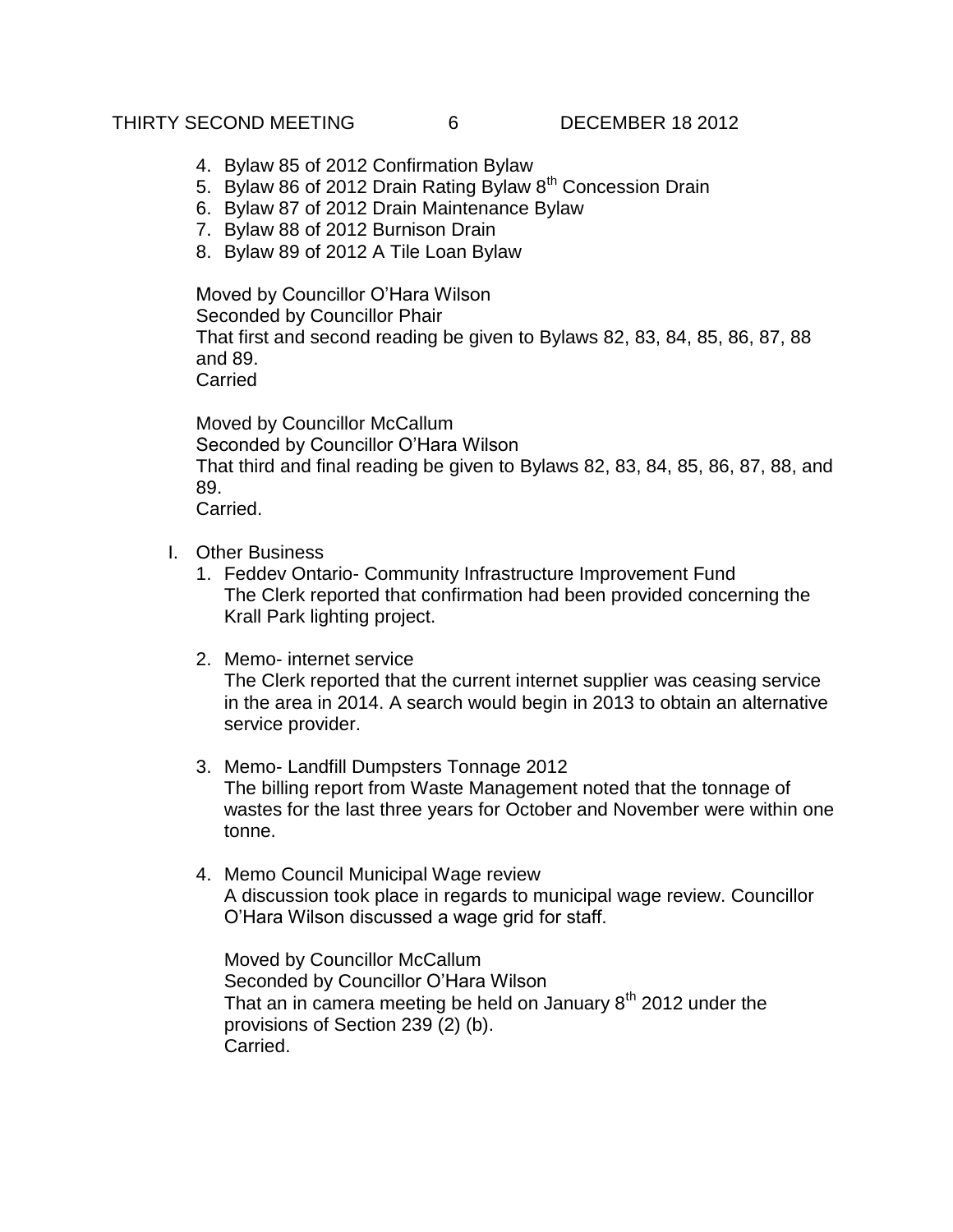5. Draft Cemetery Bylaw

Councillor O'Hara Wilson reported to Council on the new cemetery bylaw. She reported that the Oil City Cemetery Board had met several times in the last year to review various bylaws for operating cemeteries. She noted that the bylaw established the authority for a scattering area in the cemetery. A review was made of the policy to buy back interment rights. A review was made of the proposed rates for the purchase of lots.

Moved by Councillor McCallum Seconded by Councillor Phair That the cemetery bylaw be brought back to Council for adoption. Carried.

- 6. The Association of Municipalities of Ontario circulated a memo concerning recommendations made to consolidate Electrical distribution utilities in the province. The report recommended consolidation of 73 utilities into 8-12 regional distributors.
- 7. The provincial auditor had released comments on the review of the Ontario Provincial Police. The auditor had commented that crime rates were decreasing but policing costs were increasing. There was concern expressed in regards to the municipal costs for policing.
- 8. The Clerk noted that introduction letters were being received from EDF the wind tower company. The letters indicated that they would be in touch in the new year to discuss their projects.
- 9. A newsletter was circulated to Council outlining Ontario Municipal government concerns over the increasing policing costs for the OPP.
- 10.The Ministry of Citizenship and Immigration submitted a letter seeking applications for the Ontario Medal for Young Volunteers. Application deadline was set for January 31 2013.
- 11.The Ontario Federation of Anglers and Hunters submitted a letter requesting that the Council consider passing a bylaw permitting Sunday hunting. No action was taken on the request.
- 12.The Clerk noted that the Property Standards Officer would be present for the meeting of January 8 2013 to discuss property standards complaints.

Moved by Councillor O'Hara Wilson Seconded by Councillor Phair That an in camera meeting be held on January  $8<sup>th</sup>$  2013 under the provisions of Section 239 (2) (b). Carried.

J. Adjournment